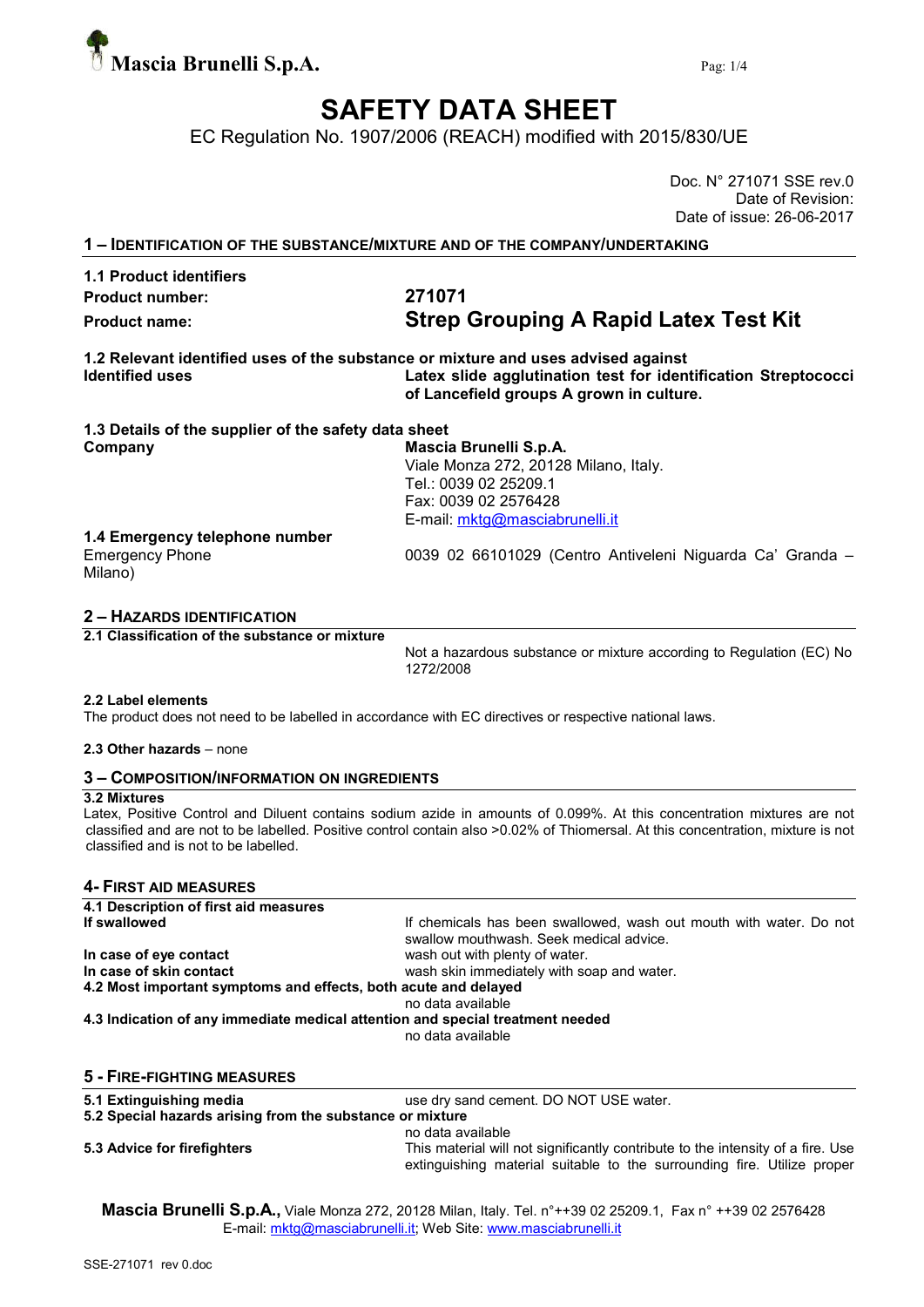

personal protective equipment when responding to any fire. Incipient fire responders should wear eye protection. Structural firefighters must wear Self-Contained Breathing Apparatus and full protective equipment. Move containers from fire area if it can be done without risk to personnel.

| <b>6- ACCIDENTAL RELEASE MEASURES</b>                                   |                                                                                                                                                                                                                                           |  |  |  |  |
|-------------------------------------------------------------------------|-------------------------------------------------------------------------------------------------------------------------------------------------------------------------------------------------------------------------------------------|--|--|--|--|
| 6.1 Personal precautions, protective equipment and emergency procedures |                                                                                                                                                                                                                                           |  |  |  |  |
| <b>6.2 Environmental precautions</b>                                    | Use personal protective equipment, lab coat and gloves<br>Given the way dispensation there is no possibility of accidental spillage<br>in sufficient quantity to be dangerous. In any case avoid release to the<br>environment.           |  |  |  |  |
| 6.3 Methods and material for containment and cleaning up                |                                                                                                                                                                                                                                           |  |  |  |  |
| 6.4 Reference to other sections                                         | Absorb with dry earth, sand or other non combustible material. Properly<br>disinfect any spills. Test specimens require decontamination with beach<br>solution or appropriate germicide prior to pick up.<br>For disposal see section 13. |  |  |  |  |
|                                                                         |                                                                                                                                                                                                                                           |  |  |  |  |
|                                                                         |                                                                                                                                                                                                                                           |  |  |  |  |
| 7 - HANDLING AND STORAGE                                                |                                                                                                                                                                                                                                           |  |  |  |  |
| 7.1 Precautions for safe handling                                       | For in vitro diagnostic use. Read the instructions for Use. Always follow                                                                                                                                                                 |  |  |  |  |
|                                                                         | Good Laboratory Practice when using this product. Avoid contact with                                                                                                                                                                      |  |  |  |  |
|                                                                         | eyes, skin and clothing.                                                                                                                                                                                                                  |  |  |  |  |
| 7.2 Conditions for safe storage, including any incompatibilities        |                                                                                                                                                                                                                                           |  |  |  |  |
|                                                                         | Store at 2°C / 8°C. Keep all containers tightly closed until ready to use.<br>Under these conditions reagents will retain the activity until the expiry                                                                                   |  |  |  |  |
|                                                                         | date shown on the label on outer carton.                                                                                                                                                                                                  |  |  |  |  |
| 7.3 Specific end use(s)                                                 | Apart from the uses mentioned in section 1.2 no other specific uses are<br>stipulated                                                                                                                                                     |  |  |  |  |
| 8- EXPOSURE CONTROLS - PERSONAL PROTECTION                              |                                                                                                                                                                                                                                           |  |  |  |  |
| 8.1 Control parameters                                                  | Any specific protection and prevention measures should not be taken<br>during use of the product.                                                                                                                                         |  |  |  |  |
| Components with workplace control parameters                            |                                                                                                                                                                                                                                           |  |  |  |  |
|                                                                         | No information available                                                                                                                                                                                                                  |  |  |  |  |
| 8.2 Exposure controls<br>Personal protective equipment                  |                                                                                                                                                                                                                                           |  |  |  |  |
| <b>Eye/face protection</b>                                              | Use safety glasses.                                                                                                                                                                                                                       |  |  |  |  |
| <b>Skin protection</b>                                                  | Handle with gloves. Use with a lab coat.                                                                                                                                                                                                  |  |  |  |  |
| <b>Body Protection</b>                                                  | The type of protective equipment must be selected according to the                                                                                                                                                                        |  |  |  |  |
|                                                                         | concentration and amount of the dangerous substance at the specific<br>workplace.                                                                                                                                                         |  |  |  |  |
| <b>Respiratory protection</b>                                           | Respiratory protection is not required.                                                                                                                                                                                                   |  |  |  |  |

#### 9 – PHYSICAL AND CHEMICAL PROPERTIES

| 9.1 Information on basic physical and chemical properties |                     |                  |           |  |  |
|-----------------------------------------------------------|---------------------|------------------|-----------|--|--|
|                                                           | Latex               | Positive Control | Enzyme    |  |  |
| a) Appearance Form:                                       | Milky white agueous | Clear/off white  | Lyo white |  |  |
|                                                           | suspension          | suspension       |           |  |  |
| b) Odour                                                  | no data available   |                  |           |  |  |
| c) Odour Threshold                                        | no data available   |                  |           |  |  |
| d) pH                                                     | no data available   |                  |           |  |  |
| e) Melting point/freezing point                           | no data available   |                  |           |  |  |
| f) Initial boiling point and boiling range                | no data available   |                  |           |  |  |
| q) Flash point                                            | no data available   |                  |           |  |  |
| h) Evaporation rate                                       | no data available   |                  |           |  |  |
| i) Vapour pressure                                        | no data available   |                  |           |  |  |
| i) Vapour density                                         | no data available   |                  |           |  |  |
| k) Relative density                                       | no data available   |                  |           |  |  |
| I) Water solubility                                       | no data available   |                  |           |  |  |
| m) Viscosity                                              | no data available   |                  |           |  |  |
| n) Explosive properties                                   | no data available   |                  |           |  |  |
| o) Oxidizing properties                                   | no data available   |                  |           |  |  |

Mascia Brunelli S.p.A., Viale Monza 272, 20128 Milan, Italy. Tel. n°++39 02 25209.1, Fax n° ++39 02 2576428 E-mail: mktg@masciabrunelli.it; Web Site: www.masciabrunelli.it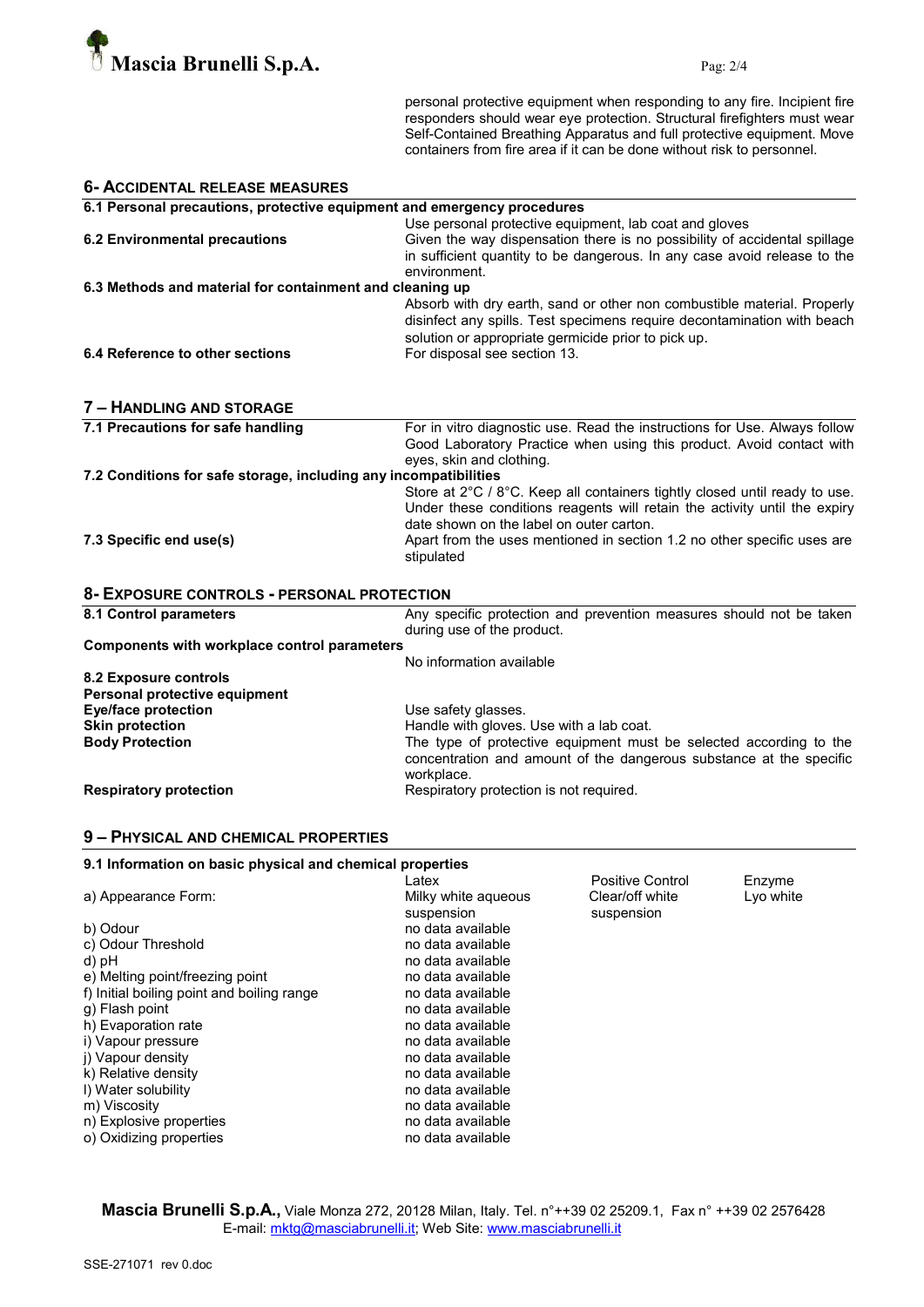

#### 9.2 Other safety information modata available

#### 10 – STABILITY AND REACTIVITY

| 10.1 Reactivity                         | No known hazardous reactivity                |
|-----------------------------------------|----------------------------------------------|
| 10.2 Chemical stability                 | Stable under recommended storage conditions. |
| 10.3 Possibility of hazardous reactions | no data available                            |
| 10.4 Conditions to avoid                | avoid contact with lead or copper plumbing.  |
| 10.5 Incompatible materials             | no data available.                           |
| 10.6 Hazardous decomposition products   | no known hazardous decomposition products    |

#### 11 – TOXICOLOGICAL INFORMATION

11.1 Information on toxicological effects<br>Acute toxicity

| <b>Acute toxicity</b>                       | Product does not present an acute toxicity hazard based on known or<br>supplied information |
|---------------------------------------------|---------------------------------------------------------------------------------------------|
| <b>Skin corrosion/irritation</b>            | Possibility of allergic sensitization should be considered.                                 |
| Serious eye damage/irritation               | No data available.                                                                          |
| Respiratory or skin sensitisation           | No data available.                                                                          |
| Germ cell mutagenicity                      | No data available.                                                                          |
| Carcinogenicity                             | No data available.                                                                          |
| <b>Reproductive toxicity</b>                | No data available.                                                                          |
| Summary of evaluation of the CMR properties | No data available.                                                                          |
| <b>STOT-single exposure</b>                 | No data available.                                                                          |
| <b>STOT-repeated exposure</b>               | No data available.                                                                          |
| <b>Aspiration hazard</b>                    | No data available                                                                           |

#### 12 – ECOLOGICAL INFORMATION

| <b>12.1 Toxicity</b>                    | no data available                                                     |
|-----------------------------------------|-----------------------------------------------------------------------|
| 12.2 Persistence and degradability      | no data available                                                     |
| 12.3 Bio accumulative potential         | no data available                                                     |
| 12.4 Mobility in soil                   | no data available                                                     |
| 12.5 Results of PBT and vPvB assessment | no data available                                                     |
| 12.6 Other adverse effects              | no data available                                                     |
| <b>13 - DISPOSAL CONSIDERATIONS</b>     |                                                                       |
| 13.1 Waste treatment methods            |                                                                       |
| <b>Product</b>                          | Waste must be disposed of in accordance with federal, state and local |

environmental control regulations. Contaminated packaging Do not remove labels from containers for disposal or recycling. Observe

all the attention and precautions listed for the product.

#### 14 – TRANSPORT INFORMATION

| The product is considered non dangerous for transportation |                            |  |  |  |  |
|------------------------------------------------------------|----------------------------|--|--|--|--|
| 14.1 UN number                                             | ADR/RID: - IMDG: - IATA: - |  |  |  |  |
|                                                            |                            |  |  |  |  |

| 14.2 UN proper shipping name      | ADR/RID: Not dangerous goods<br>IMDG: Not dangerous goods<br>Not dangerous goods<br>IATA: |
|-----------------------------------|-------------------------------------------------------------------------------------------|
| 14.3 Transport hazard class(es)   | ADR/RID: - IMDG: - IATA: -                                                                |
| 14.4 Packaging group              | ADR/RID: - IMDG: - IATA: -                                                                |
| <b>14.5 Environmental hazards</b> | ADR/RID: no IMDG Marine pollutant: no IATA: no                                            |
| 14.6 Special precautions for user | no data available                                                                         |

#### 15 – REGULATORY INFORMATION

|  |  |  | 15.1 Safety, health and environmental regulations/legislation specific for the substance or mixture |  |  |  |  |  |
|--|--|--|-----------------------------------------------------------------------------------------------------|--|--|--|--|--|
|--|--|--|-----------------------------------------------------------------------------------------------------|--|--|--|--|--|

This product does not require special labelling, in accordance with the appropriate EC directives. These products are used for in vitro diagnosis, so they must meet the criteria described in Directive 98/79/CE

15.2 Chemical Safety Assessment no data available

Mascia Brunelli S.p.A., Viale Monza 272, 20128 Milan, Italy. Tel. n°++39 02 25209.1, Fax n° ++39 02 2576428 E-mail: mktg@masciabrunelli.it; Web Site: www.masciabrunelli.it